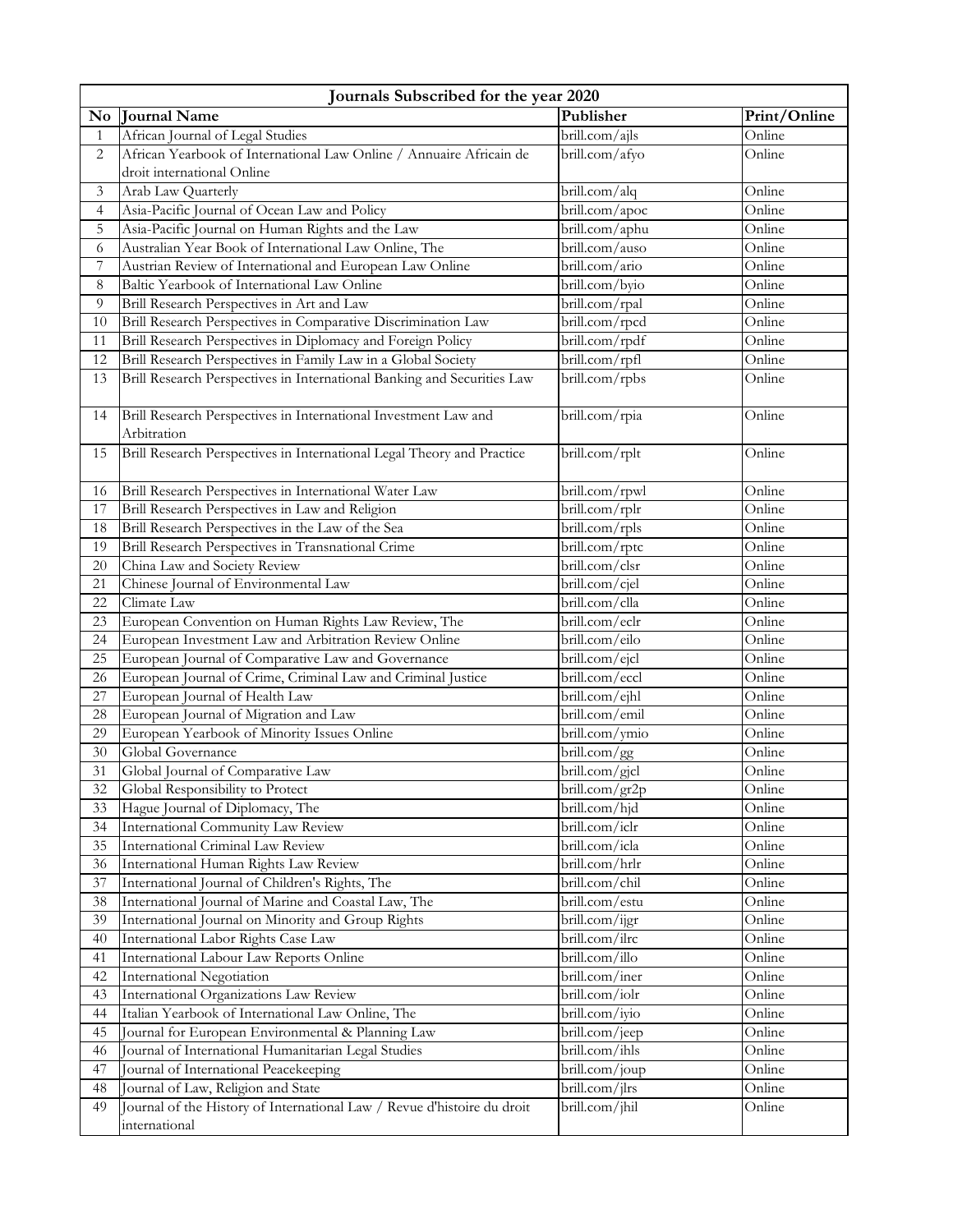| Journals Subscribed for the year 2020 |                                                                                     |                                      |                  |
|---------------------------------------|-------------------------------------------------------------------------------------|--------------------------------------|------------------|
| 50                                    | Journal of World Investment & Trade, The                                            | brill.com/jwit                       | Online           |
| 51                                    | Korean Journal of International and Comparative Law, The                            | brill.com/kjic                       | Online           |
| 52                                    | Law & Practice of International Courts and Tribunals, The                           | brill.com/lape                       | Online           |
| 53                                    | Max Planck Yearbook of United Nations Law Online                                    | brill.com/mpyo                       | Online           |
| 54                                    | Middle East Law and Governance                                                      | brill.com/melg                       | Online           |
| 55                                    | Nordic Journal of International Law                                                 | brill.com/nord                       | Online           |
| 56                                    | Ocean Yearbook Online                                                               | brill.com/ocyo                       | Online           |
| 57                                    | Palestine Yearbook of International Law Online, The                                 | brill.com/pyio                       | Online           |
| 58                                    | Religion & Human Rights                                                             | brill.com/rhrs                       | Online           |
| 59                                    | Review of Central and East European Law                                             | brill.com/rela                       | Online           |
| 60                                    | Tijdschrift voor Rechtsgeschiedenis / Revue d'Histoire du Droit / The               | brill.com/lega                       | Online           |
|                                       | Legal History Review                                                                |                                      |                  |
| 61                                    | Yearbook of International Disaster Law                                              | brill.com/yido                       | Online           |
| 62                                    | Yearbook of Islamic and Middle Eastern Law Online                                   | brill.com/yimo                       | Online           |
| 63                                    | Yearbook of Polar Law Online, The                                                   | brill.com/yplo                       | Online           |
| 64                                    | American Journal of Legal History                                                   | Oxford Uni Press                     | Online           |
| 65                                    | American Law and Economics Review                                                   | Oxford Uni Press                     | Online           |
| 66                                    | Arbitration International                                                           | Oxford Uni Press                     | Online           |
| 67                                    | British Yearbook of International Law                                               | Oxford Uni Press                     | Online           |
| 68                                    | Capital Markets Law Journal                                                         | Oxford Uni Press                     | Online           |
| 69                                    | Chinese Journal of International Law                                                | Oxford Uni Press                     | Online           |
| 70                                    | Current Legal Problems                                                              | Oxford Uni Press                     | Online           |
| 71                                    | European Journal of International Law                                               | Oxford Uni Press                     | Online           |
| 72                                    | Human Rights Law Review                                                             | Oxford Uni Press                     | Online           |
| 73                                    | ICSID Review - Foreign Investment Law Journal                                       | Oxford Uni Press                     | Online           |
| 74                                    | Industrial Law Journal                                                              | Oxford Uni Press                     | Online           |
| 75                                    | International Data Privacy Law                                                      | Oxford Uni Press                     | Online           |
| 76                                    | International Journal of Constitutional Law                                         | Oxford Uni Press                     | Online           |
| 77                                    | International Journal of Law and Information Technology                             | Oxford Uni Press                     | Online           |
| 78                                    | International Journal of Law, Policy and the Family                                 | Oxford Uni Press                     | Online           |
| 79                                    | International Journal of Refugee Law                                                | Oxford Uni Press                     | Online           |
| 80<br>81                              | International Journal of Transitional Justice                                       | Oxford Uni Press<br>Oxford Uni Press | Online<br>Online |
| 82                                    | Jerusalem Review of Legal Studies<br>Journal of Antitrust Enforcement               |                                      | Online           |
|                                       | Journal of Church and State                                                         | Oxford Uni Press                     |                  |
| 83                                    |                                                                                     | Oxford Uni Press                     | Online<br>Online |
| 84                                    | Journal of Competition Law & Economics                                              | Oxford Uni Press                     |                  |
| 85<br>86                              | Journal of Conflict and Security Law                                                | Oxford Uni Press                     | Online<br>Online |
| 87                                    | Journal of Environmental Law                                                        | Oxford Uni Press<br>Oxford Uni Press | Online           |
| 88                                    | Journal of European Competition Law & Practice                                      | Oxford Uni Press                     | Online           |
| 89                                    | Journal of Human Rights Practice<br>Journal of Intellectual Property Law & Practice | Oxford Uni Press                     | Online           |
| 90                                    | Journal of International Criminal Justice                                           | Oxford Uni Press                     | Online           |
| 91                                    | Journal of International Dispute Settlement                                         | Oxford Uni Press                     | Online           |
| 92                                    | Journal of International Economic Law                                               | Oxford Uni Press                     | Online           |
| 93                                    | Law, Probability & Risk                                                             | Oxford Uni Press                     | Online           |
| 94                                    | London Review of International Law                                                  | Oxford Uni Press                     | Online           |
| 95                                    | Medical Law Review                                                                  | Oxford Uni Press                     | Online           |
| 96                                    | Oxford Journal of Law and Religion                                                  | Oxford Uni Press                     | Online           |
| 97                                    | Oxford Journal of Legal Studies                                                     | Oxford Uni Press                     | Online           |
| 98                                    | Policing: A Journal of Policy and Practice                                          | Oxford Uni Press                     | Online           |
| 99                                    | Reports of Patent, Design and Trade Mark Cases                                      | Oxford Uni Press                     | Online           |
| 100                                   | <b>Statute Law Review</b>                                                           | Oxford Uni Press                     | Online           |
| 101                                   | The American Journal of Comparative Law                                             | Oxford Uni Press                     | Online           |
| 102                                   | The American Journal of Jurisprudence                                               | Oxford Uni Press                     | Online           |
| 103                                   | The British Journal of Criminology                                                  | Oxford Uni Press                     | Online           |
|                                       |                                                                                     |                                      |                  |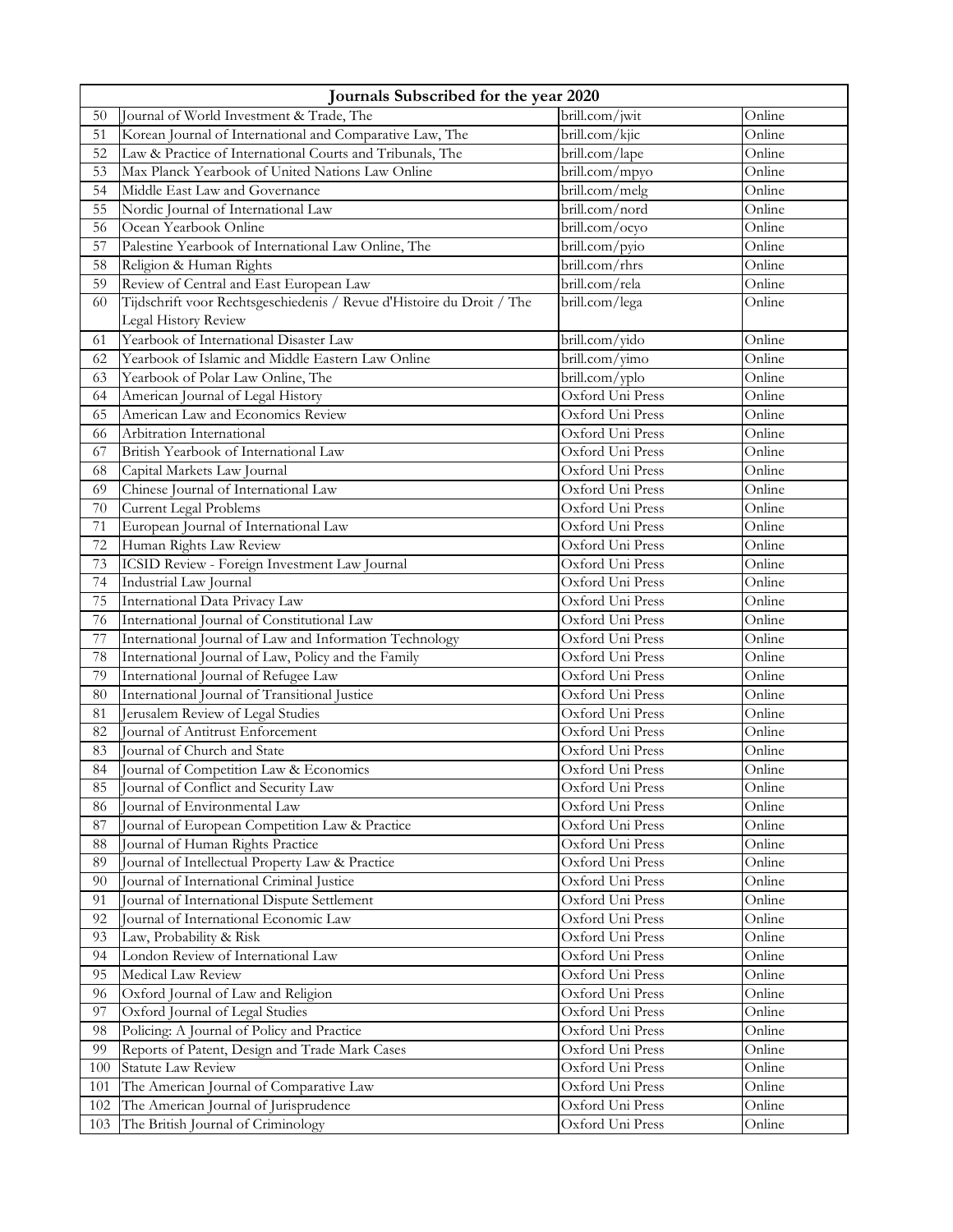|     | Journals Subscribed for the year 2020                               |                                     |              |  |
|-----|---------------------------------------------------------------------|-------------------------------------|--------------|--|
| 104 | The Chinese Journal of Comparative Law                              | Oxford Uni Press                    | Online       |  |
| 105 | The Journal of Law, Economics, and Organization                     | Oxford Uni Press                    | Online       |  |
| 106 | The Journal of World Energy Law & Business                          | Oxford Uni Press                    | Online       |  |
| 107 | Trusts & Trustees                                                   | Oxford Uni Press                    | Online       |  |
| 108 | Uniform Law Review                                                  | Oxford Uni Press                    | Online       |  |
| 109 | Work, Aging and Retirement                                          | Oxford Uni Press                    | Online       |  |
| 110 | Yearbook of European Law                                            | Oxford Uni Press                    | Online       |  |
| 111 | Yearbook of International Environmental Law                         | Oxford Uni Press                    | Online       |  |
| 112 | GRUR International: Journal of European and International IP Law    | Oxford Uni Press                    | Online       |  |
| 113 | Journal of sementics                                                | Oxford Uni Press                    | Online       |  |
| 114 | Asian journal of Legal Education                                    | Sage                                | Print+Online |  |
| 115 | Asian Journal of Management Cases                                   | Sage                                | Print+Online |  |
| 116 | China Report                                                        | Sage                                | Print+Online |  |
| 117 | Contemporary Education Dialogue                                     | Sage                                | Print+Online |  |
| 118 | Contemporary Review of the Middle East                              | Sage                                | Print+Online |  |
| 119 | Contribution to Indian Sociology                                    | Sage                                | Print+Online |  |
| 120 | Environment and Urbanization Asia                                   | Sage                                | Print+Online |  |
| 121 | Foreign Trade Review                                                | Sage                                | Print+Online |  |
| 122 | Global Journal of Emerging market Economics                         | Sage                                | Print+Online |  |
| 123 | <b>International Relations</b>                                      | Sage                                | Print+Online |  |
| 124 | India Quarterly: A Journal of International Affairs                 | Sage                                | Print+Online |  |
| 125 | Indian Historical Review                                            | Sage                                | Print+Online |  |
| 126 | Indian Journal of Corporate Governance                              | Sage                                | Print+Online |  |
| 127 | Insight on Africa                                                   | Sage                                | Print+Online |  |
| 128 | International Journal of Rural Management                           | Sage                                | Print+Online |  |
| 129 | Jindal Journal of Business Research                                 | Sage                                | Print+Online |  |
| 130 | Journal of Asian Security and International Affairs                 | Sage                                | Print+Online |  |
| 131 | Journal of Creative Communication                                   | Sage                                | Print+Online |  |
| 132 | Journal of Emerging Market Finance                                  | Sage                                | Print+Online |  |
| 133 | Journal of Entrepreneurship & AMP: innovation in Emerging Economics | Sage                                | Print+Online |  |
| 134 | Journal of Human Values                                             | Sage                                | Print+Online |  |
| 135 | Journal of Infrastructure Development                               | Sage                                | Print+Online |  |
| 136 | Journal of Interdisciplinary Economics                              | Sage                                | Print+Online |  |
| 137 | Journal of Land and Rural Studies                                   | Sage                                | Print+Online |  |
| 138 | Psychology and Developing Societies                                 | Sage                                | Print+Online |  |
| 139 | Science Technology and Society                                      | Sage                                | Print+Online |  |
| 140 | Social Change                                                       | Sage                                | Print+Online |  |
| 141 | South Asian Journal of Business and Management                      | Sage                                | Print+Online |  |
|     | Cases                                                               |                                     |              |  |
| 142 | Studies in Indian Politics                                          | Sage                                | Print+Online |  |
| 143 | Vikalpa Journal                                                     | Sage                                | Print+Online |  |
| 144 | Global constitutionalism                                            | Cambridge University Press          | Print+Online |  |
| 145 | International journal of legal information                          | Cambridge University Press          | Print+Online |  |
| 146 | Journal of African law                                              | Cambridge University Press          | Print+Online |  |
| 147 | Journal of financial and quantitative analysis                      | Cambridge University Press          | Print+Online |  |
| 148 | Leiden journal of International law                                 | Cambridge University Press          | Print+Online |  |
| 149 | The Cambridge law journal                                           | Cambridge University Press          | Print+Online |  |
| 150 | World Politics                                                      | Cambridge University Press          | Print+Online |  |
| 151 | World Trade Review                                                  | Cambridge University Press          | Print+Online |  |
| 152 | Columbia Law Review                                                 | Columbia University school of Print |              |  |
|     |                                                                     | Law                                 |              |  |
| 153 | Journal of Maritime Law and Commerce                                | Jefferson Law book Company          | Print        |  |
| 154 | Asian Journal of Political Science                                  | Taylor & Francis                    | Print        |  |
| 155 | Journal of the Indian Ocean Region                                  | Taylor & Francis                    | Print        |  |